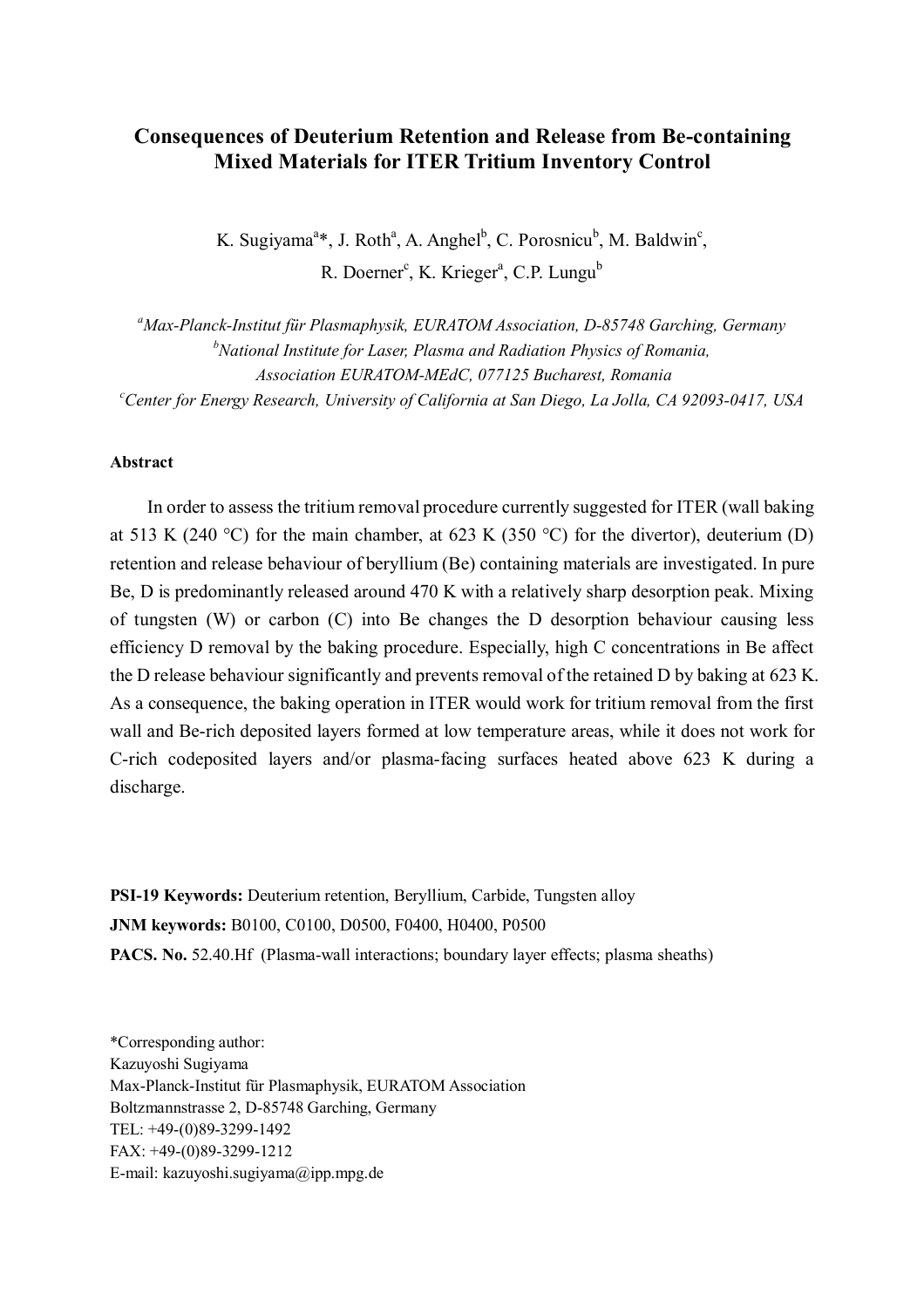#### **1. Introduction**

Since the current design of ITER plasma-facing components consists of different armour materials depending on the operational requirements - i.e. beryllium (Be) for the first wall material, tungsten (W) as divertor armour and carbon fibre composite for the area around the strike points [1] -, interaction of those wall materials with the plasma obviously leads to the formation of mixed material layers as seen in some of current machines - for example, in JET [2,3]. Material mixing can change fuel retention properties of the plasma-facing wall as well as its thermo-mechanical properties, which influences the hydrogen recycling on the plasma-facing surface and the tritium inventory in the vacuum vessel. In ITER, for safety reasons, periodic tritium removal will be required before the in-vessel tritium inventory reaches its administrative limit [4], meaning that control of tritium inventory strongly affects the ITER operation program after the launch of Deuterium-Tritium burning phase.

We need, therefore, to develop some reasonable tritium removal methodologies in parallel with reliable estimation of in-vessel tritium inventory buildup. A wall baking procedure with technically accessible temperatures, at 513 K (240°C) for the main chamber and 623 K (350°C) for the divertor, is currently accepted as baseline as a tritium removal operation in ITER [5]. In order to assess the efficiency of tritium removal by such wall baking, it is necessary to know the hydrogen release behaviour from not only the pure materials but also mixed materials, especially, Be-related mixed materials because Be forms the majority of the ITER plasma-facing material ( $\sim 690$  m<sup>2</sup>, i.e.  $\sim 80$  % of plasma-facing area). In this study, from these viewpoints, the thermal deuterium release behaviour from Be-containing mixed materials was investigated under controlled laboratory conditions, and the efficiency of the baking procedure is discussed for the conditions in ITER.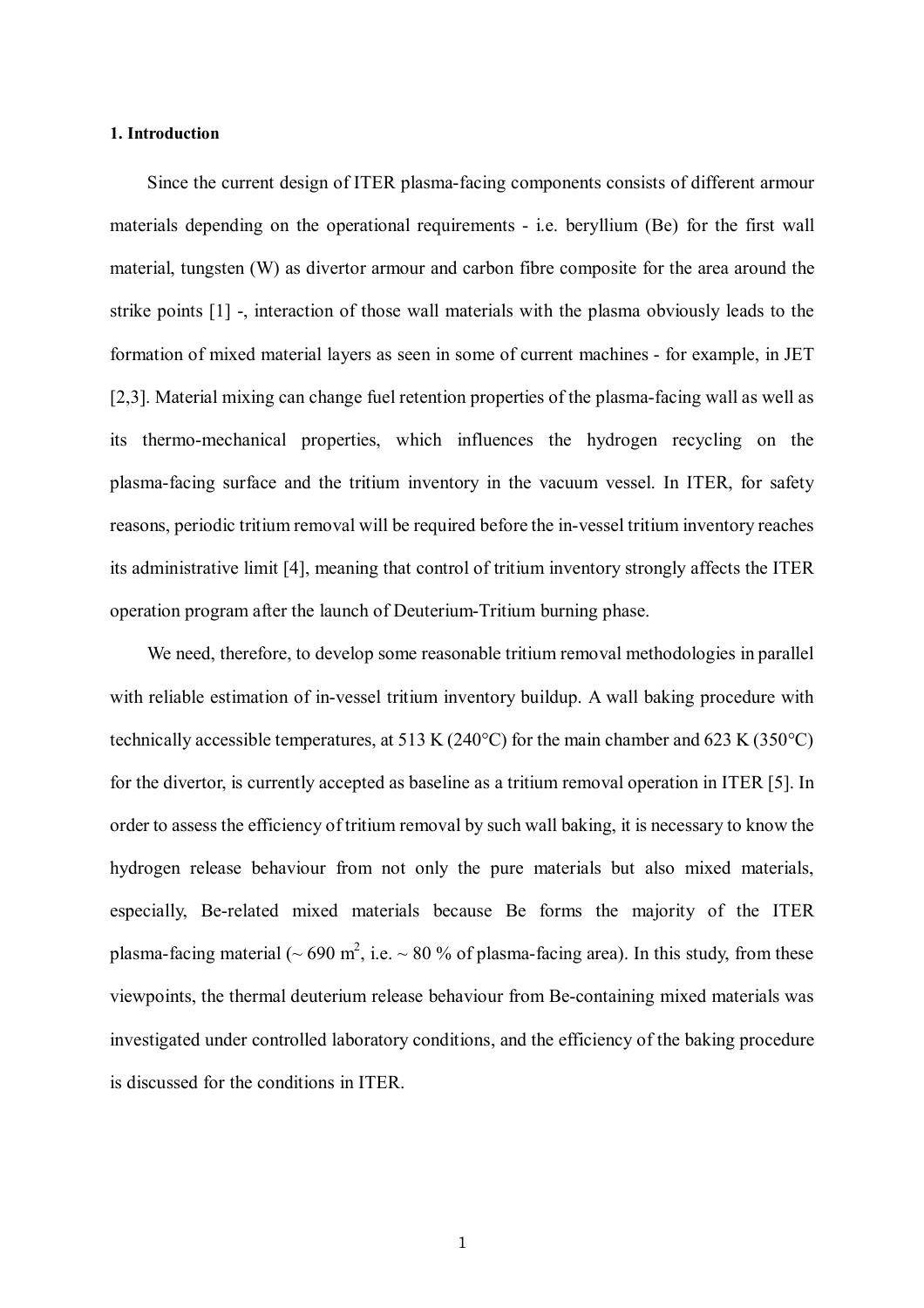### **2. Experimental procedure**

#### *2.1 Sample preparation*

Be-containing mixed samples with two different concepts were prepared. The first concept is the compound layers of Be with W or C, the second is preparation of mixed layer by means of simultaneous deposition of Be with W or C.

Compound layers were fabricated by thermally treating the different material combinations of film-substrate samples. The detailed procedure is as follows: The surface of polycrystalline Be with 99.4 % purity (provided by Goodfellow Co. Ltd.) was covered by C or W film produced by magnetron sputter deposition with the thickness of 200-300 nm. After film deposition, samples were annealed at a certain temperature and duration (773K / 3hrs for C on Be sample, 1073 K / 10 hrs for W on Be sample) under a pressure of  $\sim 10^{-8}$  mbar based on previous studies [6,7]. The resulting samples stoichiometrically showed the formation of  $Be<sub>2</sub>C$ with ~ 900 nm thickness in the case of C on Be system and  $Be_{12}W$  with ~ 2  $\mu$ m in the case of W on Be system, which was confirmed by Rutherford Backscattering Spectroscopy (RBS). The details of these procedures are summarized in ref. [8].

Beryllium-related depositions were done by means of Thermionic Vacuum Arc (TVA) deposition method [9] in MEdC. TVA setup has been upgraded recently allowing simultaneous Be-W or Be-C deposition using different target anodes, and succeeded in fabricating Be-W or Be-C layers with varying the Be/W or Be/C ratios [10,11]. Note that no thermal treatment was done for those Be/W or Be/C simultaneous deposited layers. Each prepared layer was also subsequently analyzed by RBS to check its thickness and composition.

### *2.2 Deuterium ion implantation and post mortem analysis*

Deuterium (D) implantation into the prepared samples was performed in the High Current Ion Source at IPP-Garching. The energy of the D ion beam was  $600 \text{ eV} D_3^+$  (200 eV/D), which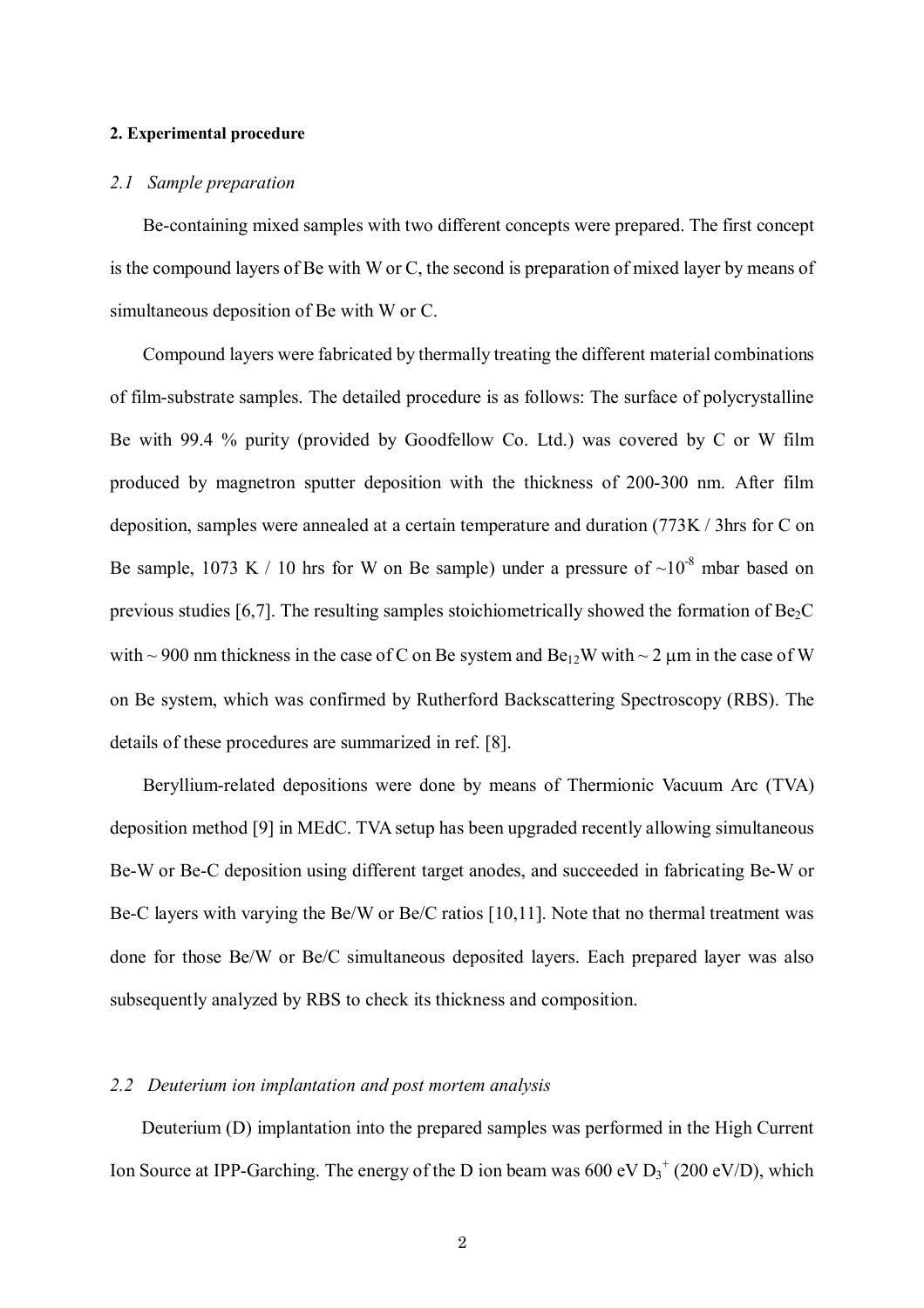is a characteristic value derived from typical boundary plasma temperatures including sheath acceleration. The implantation fluences were up to  $\sim 4 \times 10^{23}$  D/m<sup>2</sup> with a flux of  $\sim 3 \times 10^{19}$ D/m<sup>2</sup>s (Note that the particle fluence to the ITER first wall is expected to be order of  $10^{23}$  /m<sup>2</sup> after only single 400 s discharge). The incident angle was normal to the target surface, and the implantation temperature was varied from room temperature to 570 K.

After the implantation, the D release behaviour of each sample was measured by thermal desorption spectroscopy (TDS) in the Thermal Effusion Spectroscopy Setup (TESS) [12] in IPP-Garching except for samples using bulk Be substrates which were analyzed in the PISCES facility in the University of California at San Diego. The temperature ramp rates were very similar for both cases, i.e.  $\approx 0.25$  K/s in TESS and  $\approx 0.29$  K/s in PISCES. For some of these samples, TDS was done with a specific temperature ramp program, i.e. the temperature was ramped up to 623 K, and held 20 min. at 623 K, and then further ramped up to the final temperature, in order to simulate and assess the D release during the ITER wall baking scenario. The amount of D retained in the sample was also cross-checked by nuclear reaction analysis using the  $D(^{3}He, p)^{4}He$  nuclear reaction before TDS.

### **3. Results**

Figure 1 shows  $D_2$  desorption spectra from pure Be and Be-containing mixed layers after the implantation with a fluence of  $10^{23}$  D/m<sup>2</sup> at room temperature. In the case of pure Be, the dominant fraction of retained D is released around 430-470 K in a rather sharp desorption peak which has been commonly observed as the predominant D desorption stage also in Be-D codeposited layers [13] and D-implanted single/polycrystalline bulk Be with the fluences above  $10^{21}$  D/m<sup>2</sup> [14-16]. Although the trapping states of D released at this low-temperature stage are not completely understood yet, a possible explanation is that D would be trapped as unstable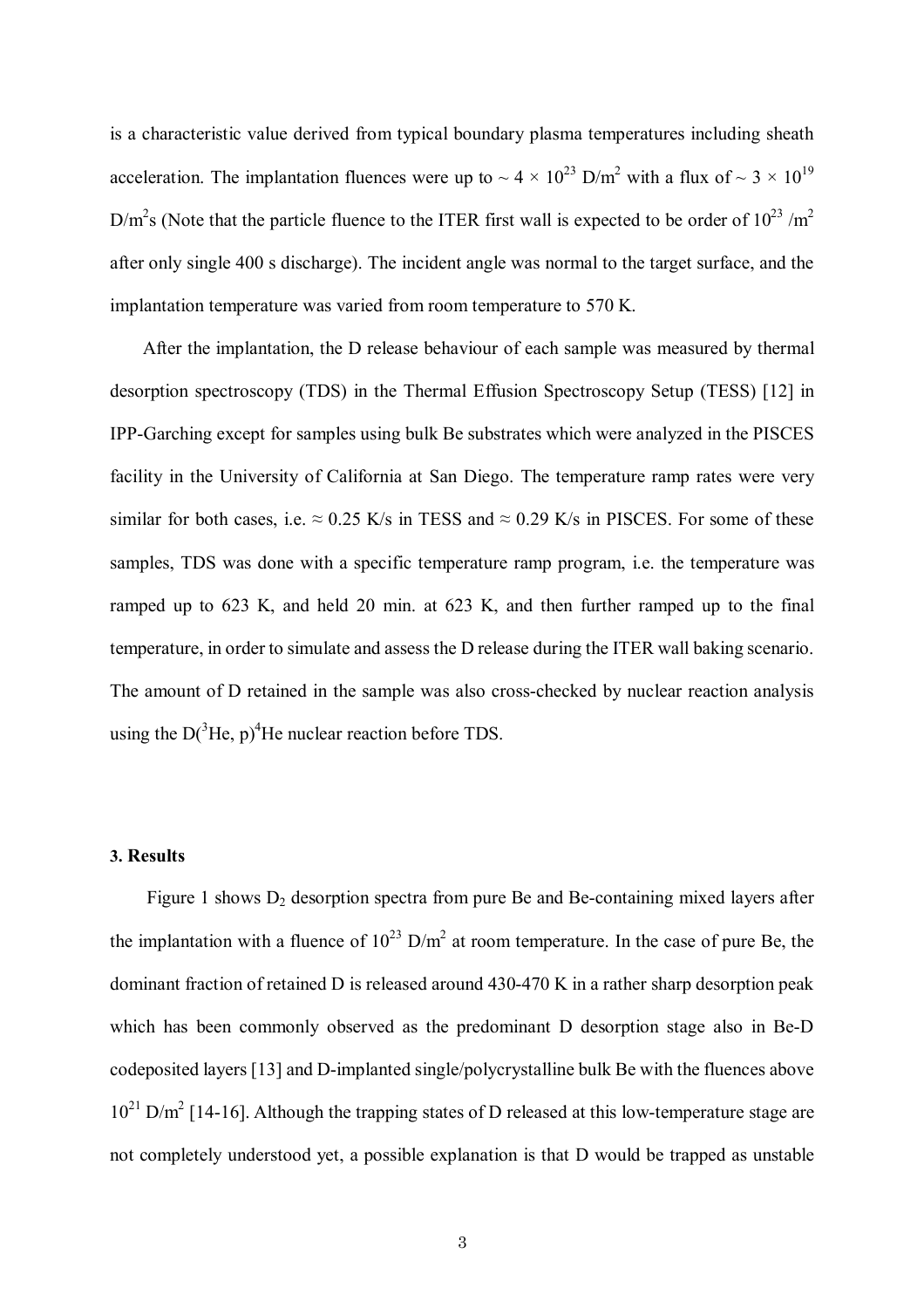amorphous Be:D state in the structurally-modified region due to the supersaturation and in cavities formed by defect aggregation in the supersaturated region [15-17]. There is also a small desorption shoulder at 500-600 K, which agrees well with the decomposition temperature of Beryllium deuteride [18]. In the case of  $Be<sub>2</sub>C$ , the TDS spectrum shows a similar desorption peak around 420-470 K, but its intensity is lower than that of pure Be. In addition, a broad desorption feature appears in the range from 650 to 900 K. Such D desorption pattern in the high-temperature range is always observed in D ion implanted carbon materials. Spectroscopic studies have suggested that hydrogen release in the range from 600 to 1000 K is due to the decomposition of  $sp^3$ -CH group [19,20]. This result implies that D implanted into Be<sub>2</sub>C was eventually retained with either Be-related trapping (mostly released below 500 K) or C-D bond formation (released above 600 K). D desorption pattern of  $Be_{12}W$  has also the primary peak starting from around 430K. However, it shows a qualitative change, i.e. its intensity is much lower and the peak itself becomes broader compared to the case of pure Be. The discontinuous profile at 623 K seen in Be and  $Be<sub>2</sub>C$  samples is due to the 20 min. hold at this temperature. Figure 2 shows the TD spectra of these samples as a function of operational time. The desorption flux exponentially drops down (with a time constant of roughly 125 s) after the stop of temperature ramp, and it reaches the background level within about 400 s. The amount of released D during the 20 min. hold is only 5-10 % of initially retained.

Figure 1 (b) and (c) show D desorption behaviour from Be-W and Be-C layers deposited simultaneously. One can discern that the D desorption behaviour obviously changes due to the mixing of W or C into Be. Already a 10 at. % fraction of W in Be broadens substantially the primary release peak. With an increase of the W concentration up to  $\approx 60$  at. %, this peak broadens further, while the retained amount becomes much less. The influence of C in Be on D release behaviour is even more significant. While  $\approx 8$  at. % of C still does not bring considerable change, in the case of C concentration of 50 at.%, the desorption peak in the low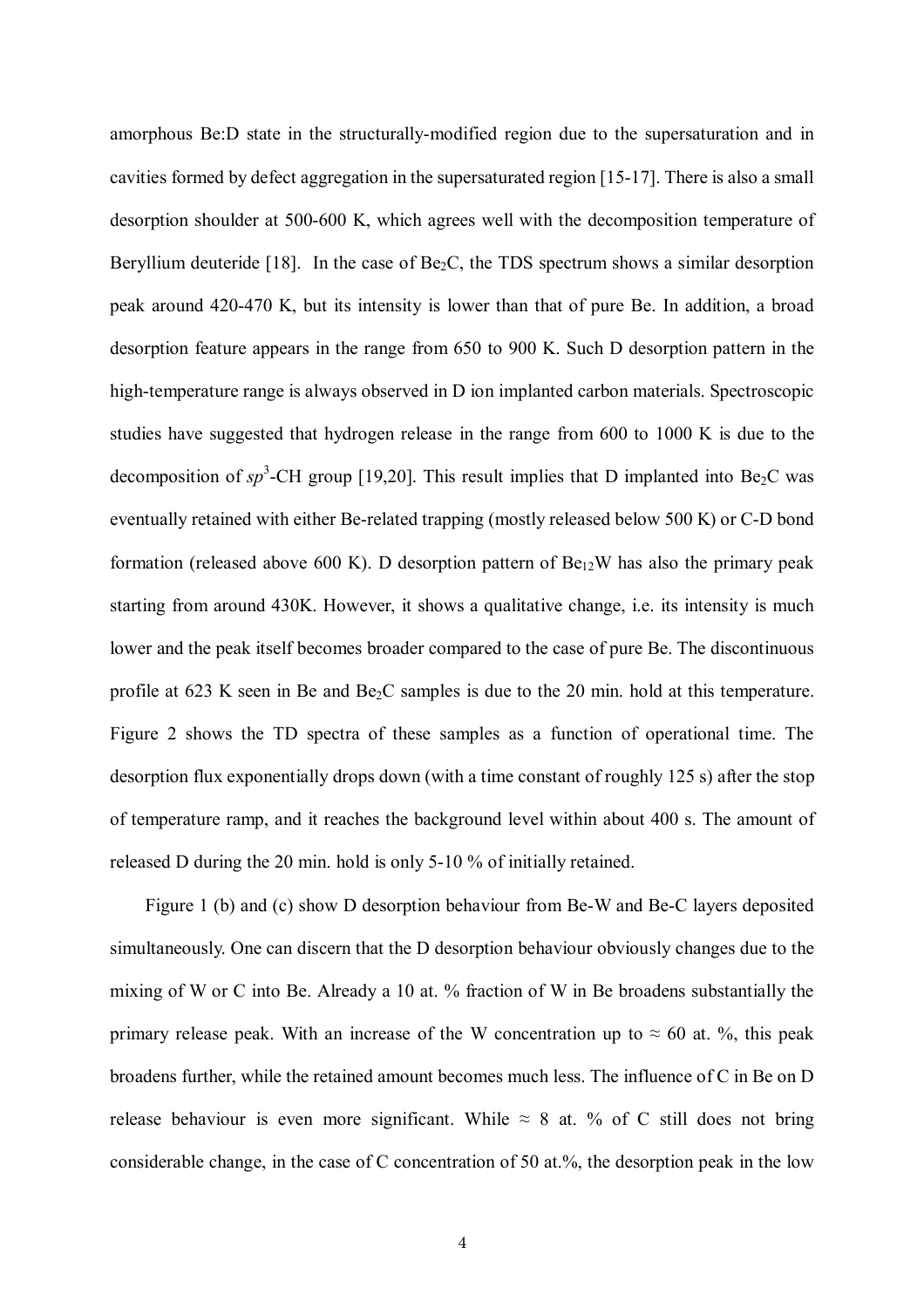temperature stage totally disappears, and the desorption above 550 K becomes dominant. This result indicates that D in C-rich Be-C mixed layer is predominantly trapped in C-related trapping sites. More detail about D retention in Be-W and Be-C simultaneous deposited layers is available in these proceedings [10,11].

D release behaviour from Be layers after the implantation at different temperatures is summarized in Fig.1 (d). By increasing the implantation temperature up to 423 K, the primary peak in the low temperature stage decreases significantly while the minor peak at 500-600K slightly increases. At the implantation temperature of 573 K, D release up to 520 K is suppressed while it shows pronounced D desorption around 700-800K. It can be assumed that an increase of the implantation temperature sets off chemical surface modifications, which can enhance the D trapping as the hydride or hydroxide phase.

# **4. Discussion**

Fig. 3 shows the remaining fraction of initially retained D in each sample as a function of desorption temperature, which is derived from TDS results. Because of the dominant desorption peak already at low temperatures, the remaining fractions start dropping at temperatures around 420 K. Roughly 90 % of initially retained D is released at 623 K in the case of pure Be whereas the desorption efficiency decreases by mixing of W or C into Be. Especially, as mentioned in the previous section, almost no D is released from C-rich Be-C deposited layer (C/Be  $\approx$  1) until temperatures of 650 K. For implantation temperatures higher than desorption temperatures no retention of D can be expected. Therefore, D retained during implantation at a temperature of 573 K starts being released only at 623 K as shown in Fig. 3 (c).

Based on the results given above, the performance expected for the ITER wall baking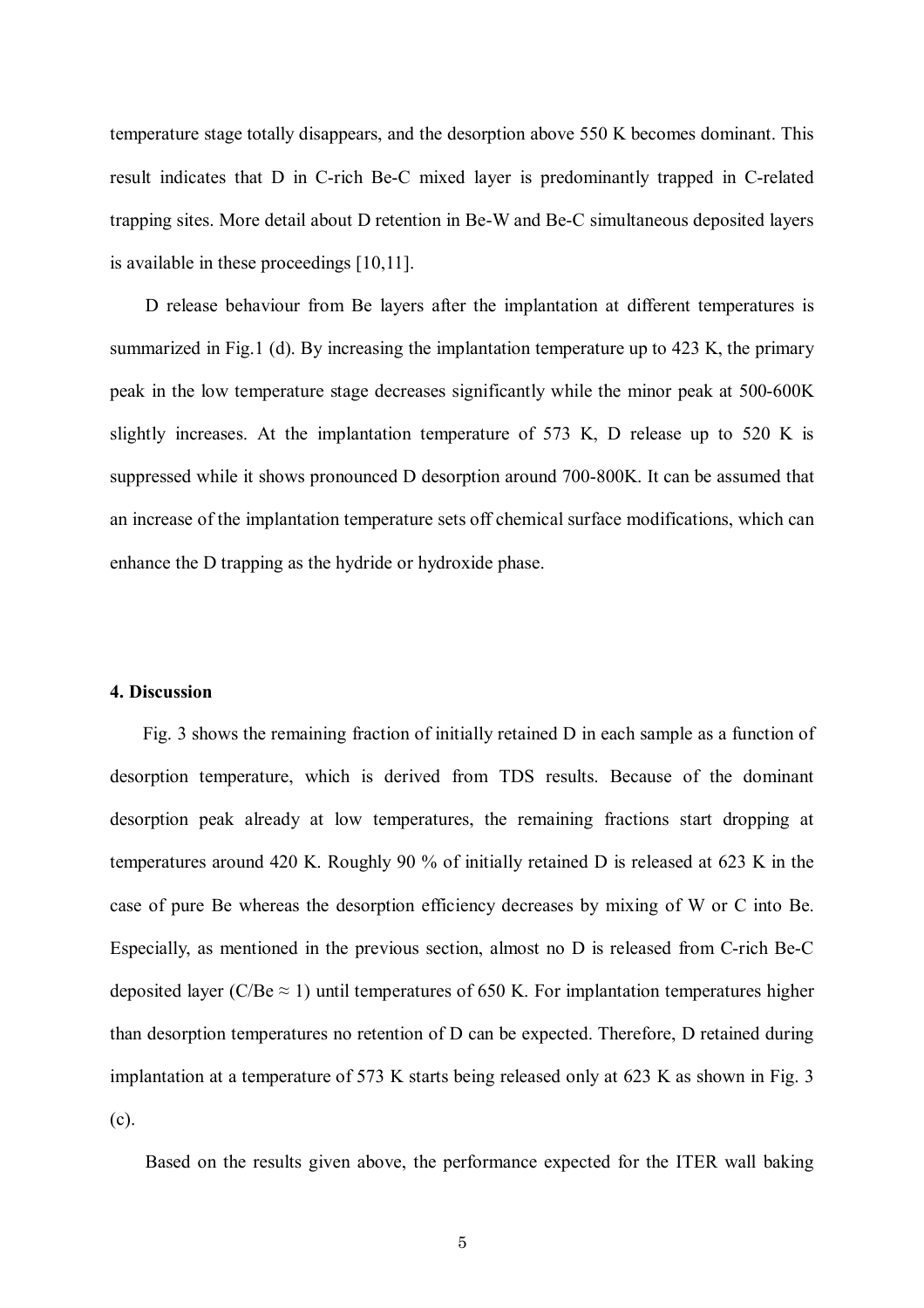scenario can be discussed as follows:

- Best performance of the wall baking would be expected for tritium removal from high purity Be layers deposited on the main chamber wall -under the assumption that the temperature of main chamber wall surface is not so high (expected to be  $\sim$  430 K)-.
- The efficiency of tritium removal will be limited for compounds and Be-W / Be-C simultaneously deposited layers as summarized in Fig 4. Especially, mixing of C into Be results in a significant change of hydrogen desorption behaviour. In the case of C-rich Be-C deposition, tritium it is difficult to remove by a baking at 623 K even though the deposition is formed under low temperature condition. For such case, we have to consider the application of other removal methods like laser / flash heating, oxygen discharge etc.
- It is clear tritium cannot be removed from plasma-facing surfaces where the temperature rises above 623 K during a discharge. Even for an implantation temperature of 423 K, only about 50 % is released at 623 K. On the other hand, it can be expected that the amount of primary tritium retention decreases with the surface temperature rise as shown in ref. [21].

# **5. Conclusion**

In order to assess the tritium removal operation currently suggested for ITER, (wall baking at 513 K (240 °C) for the main chamber, at 623 K (350 °C) for the divertor), deuterium (D) retention and release behaviour of Beryllium (Be)-containing materials are investigated.

In pure Be, D is predominantly released around 420-470 K within relatively sharp desorption peak. Mixing of tungsten (W) or carbon (C) in Be changes the D release behaviour resulting in less efficient D removal by the baking procedure. Especially, C concentration in Be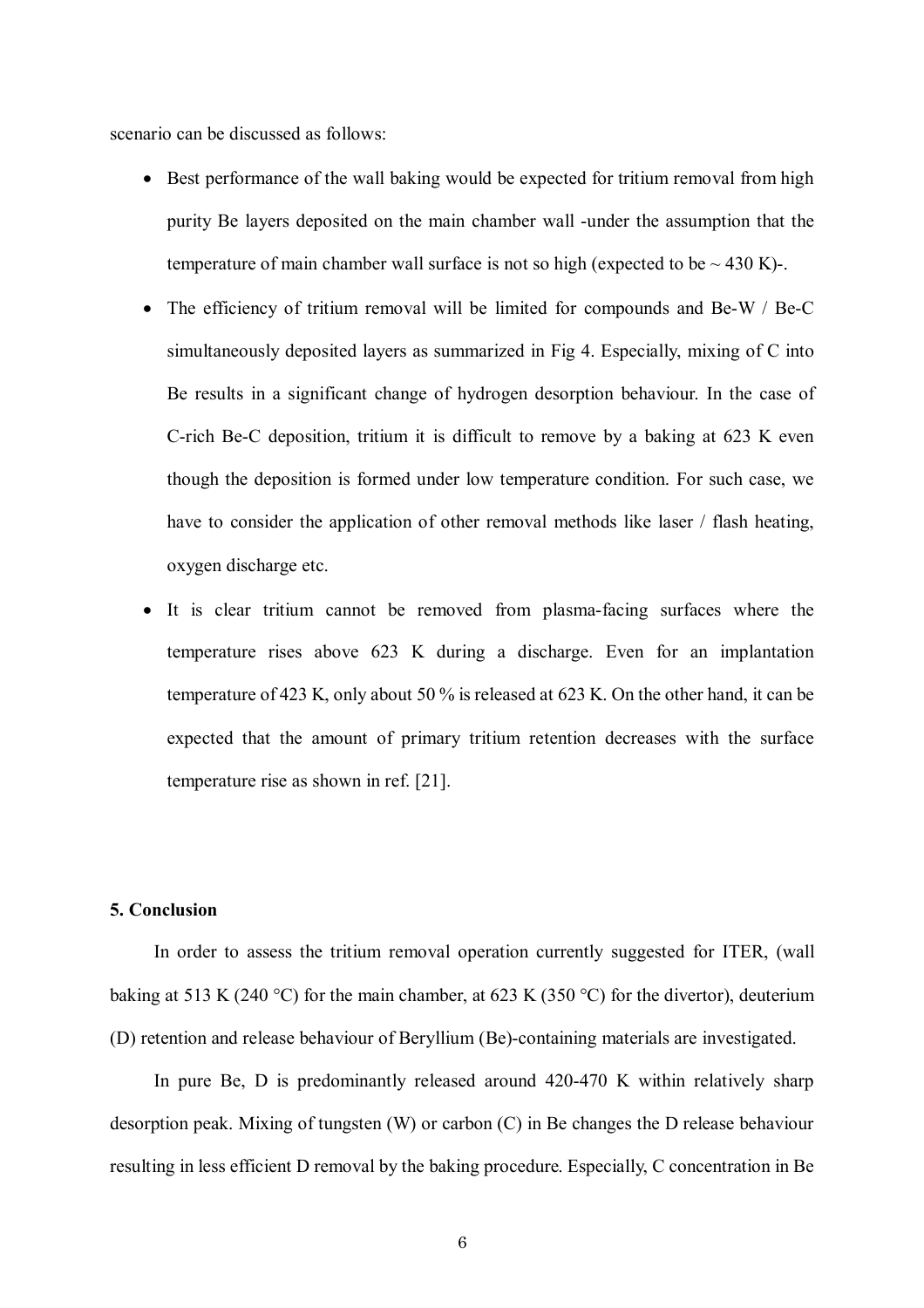affects D release behaviour significantly and makes it difficult to remove the retained D by baking at 623 K. As a consequence, the baking operation in ITER would work for tritium removal from the first wall and Be-rich deposited layers formed at low temperature areas (< 423 K), while it does not work efficiently for C-rich codeposited layers or the plasma-facing surface heated above 623 K during a discharge.

# **Acknowledgement**

The authors appreciate J. Dorner, Th. Dürbeck, M. Fußeder F. Koch, G. Matern and A. Weghorn for their technical assistance. This work is supported by EFDA task force under contact WP09-PWI-07-03/IPP and WP10-PWI-01-04/IPP. One of authors, KS, also acknowledges the support by JSPS Postdoctoral Fellowship for research abroad.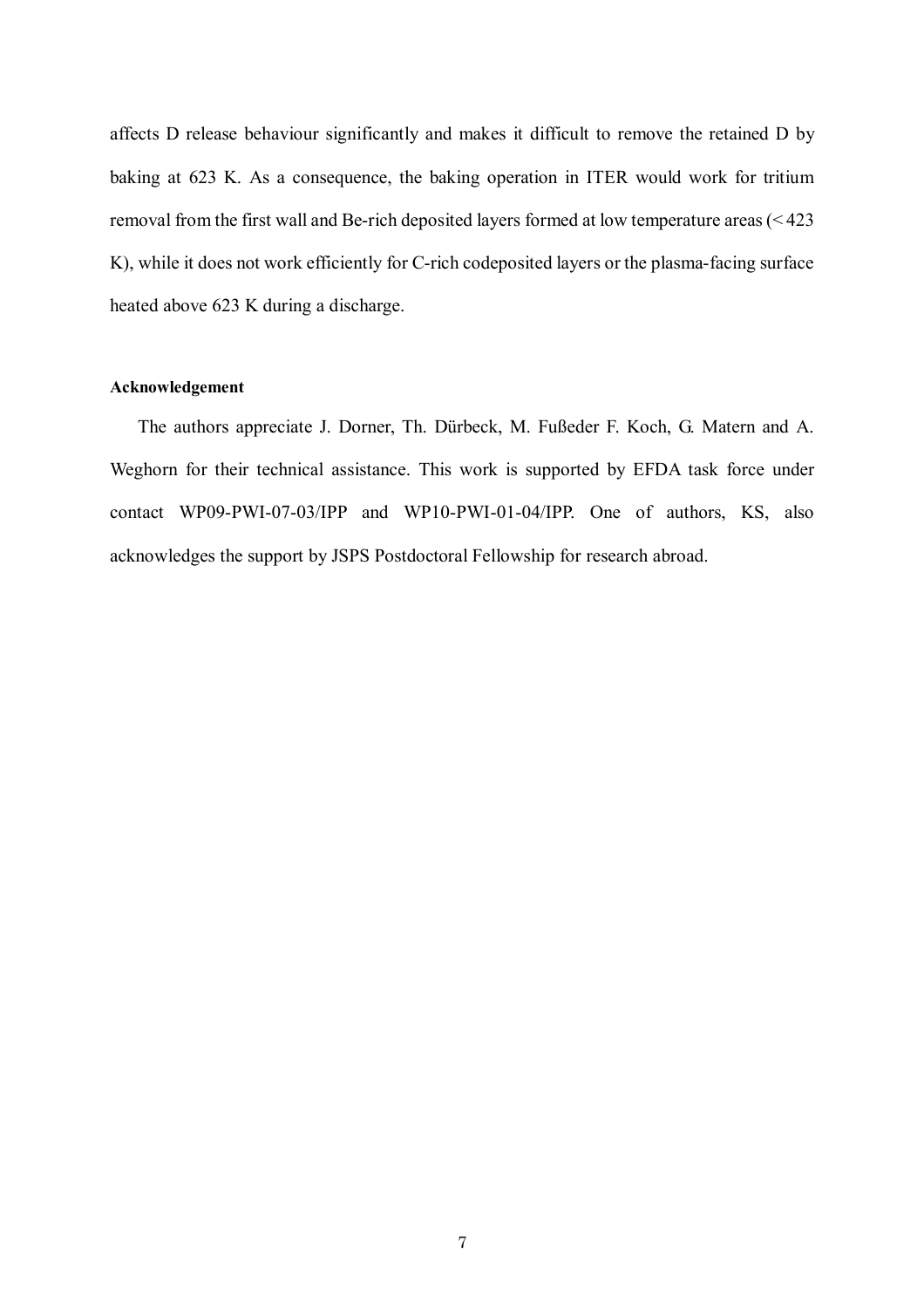#### **References**

- [1] R.Aymar, P. Babaraschi and Y. Shimomura, Plasma Phys. Control. Fusion **44** (2002) 519
- [2] M. Rubel, J. P. Coad, N. Bekris et al., J. Nucl. Mater. **313-316** (2003) 321
- [3] J. Likonen, E. Vainonen-Ahlgren, L. Khriachtchev et al., J. Nucl. Mater. **377** (2008) 486
- [4] G. Federici, R. A. Anderl, P. Andrew et al., J. Nucl. Mater. **266-269** (1999) 14
- [5] R. A. Pitts, A. Kukushkin, A. Loarte et al., Phys. Scr. **T138** (2009) 014001
- [6] Ch. Linsmeier, K. Ertl, J. Roth et al., J. Nucl. Mater. **363-365** (2007) 1129-1137
- [7] P. Goldstrass, K.U. Klages, Ch. Linsmeier, J. Nucl. Mater. **290-293** (2001) 76
- [8] K. Sugiyama, K. Krieger, C. P. Lungu et al., J. Nucl. Mater. **390-391** (2009) 659
- [9] C. P. Lungu, I. Mustata, V. Zaroschi et al., Phys. Scr. **T128** (2007) 157
- [10] A. Anghel, C. Porosnicu, C. P. Lungu et al., *these proceedings*
- [11] C. Porosnicu, A. Anghel, K. Sugiyama et al., *these proceedings*
- [12] E. Salançon, T. Dürbeck, T. Schwarz-Selinger et al., J. Nucl. Mater. **376** (2008) 160
- [13] G. De Temmerman, M.J. Baldwin, R.P. Doerner, J. Nucl. Mater. **390-391** (2009) 564
- [14] W. R. Wampler, J. Nucl. Mater. **122-123** (1984) 1598
- [15] A.V. Markin, V. N. Chernikov, S. Y. Rybakov et al., J. Nucl. Mater. **233-237** (1996) 865
- [16] M. Reinelt, A. Allouche, M. Oberkofler et al., New Journal of Physics **11** (2009) 043023
- [17] R. A. Anderl, M. R. Hankins, G. R. Longhurst et al. J. Nucl. Mater. **196-198** (1992) 986
- [18] R. P. Doerner, M. J. Baldwin, D. Buchenauer et al., J. Nucl. Mater. **390-391** (2009) 681
- [19] J. Biener, A. Schenk, B. Winter et al. Surf. Sci. **307-309** (1994) 228
- [20] Th. Zecho, B. D. Brandner, J. Biener et al. J. Phys. Chem. B **105** (2001) 6194
- [21] R. A. Anderl, R. Causey, J. W. Davis et al., J. Nucl. Mater., **273** (1999) 1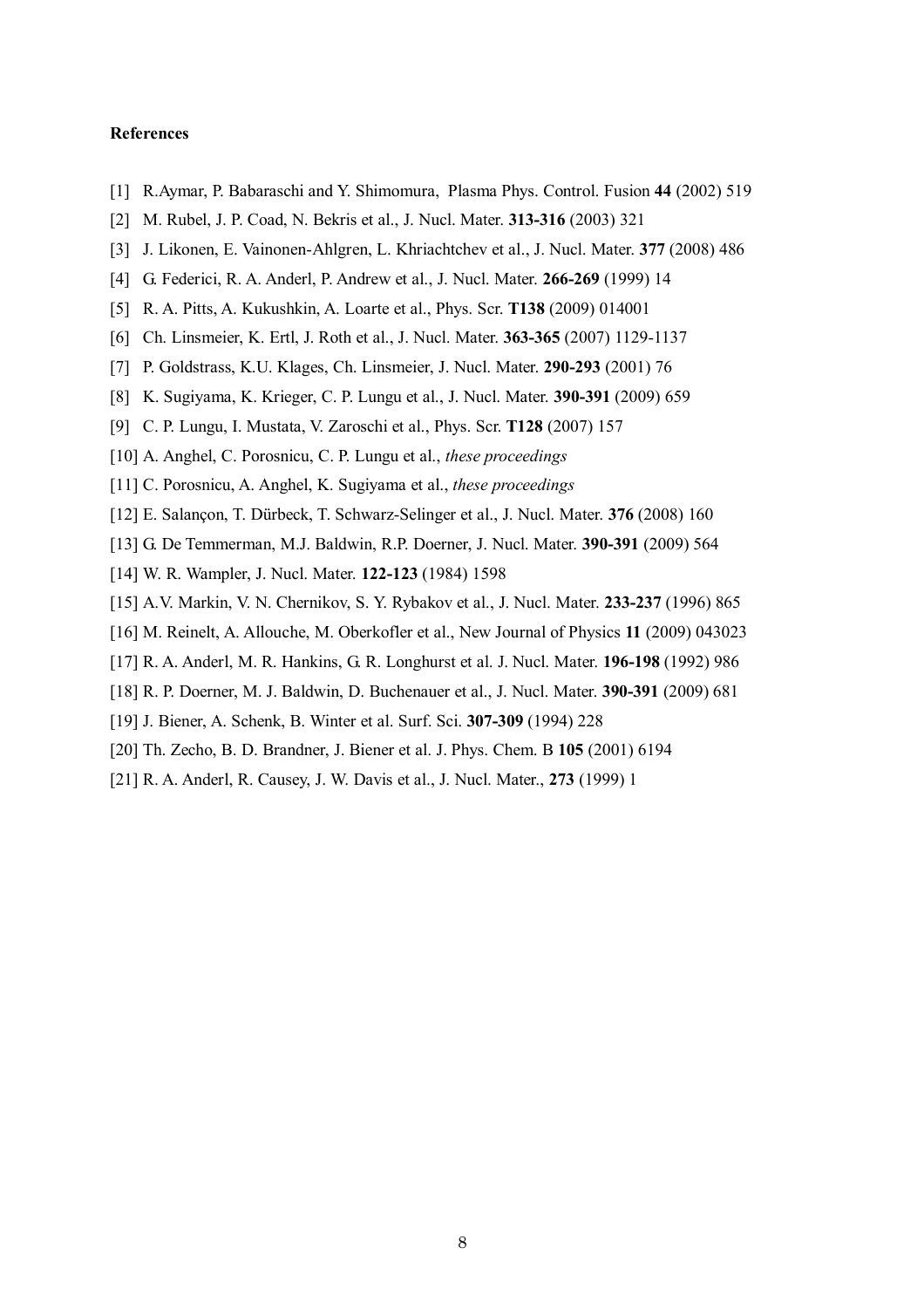# **Figure captions**

### **Figure 1**:

Thermal desorption spectra of D from: (a) Be and compounds  $(Be_{12}W$  and  $Be_{2}C)$ , (b) Be and Be-W mixed deposited layers (W concentrations of  $\sim$ 10 % and  $\sim$ 60 %), (c) Be and Be-C mixed deposited layers (C concentrations of  $\sim$  8 % and  $\sim$  50 %), and (d) Be implanted at different temperatures (RT, 423 K and 573K). For pure Be and Be<sub>2</sub>C samples the temperature was hold 20 min. at 623 K (see text and Fig. 2). D implantation to samples in (a),(b) and (c) was done at room temperature.

### **Figure 2**:

Thermal desorption spectra of D from Be and  $Be<sub>2</sub>C$  samples under the temperature programmed heating with 20 min. hold at 623 K (350 C). D implantation to those samples was done at room temperature.

# **Figure 3**:

Remaining fraction of D in each sample as a function of temperature derived from TDS spectra of (a) Be-W system, (b) Be-C system and (c) Be implanted at different temperatures (RT, 423 K and 573 K).

# **Figure 4**:

D remaining fraction at 623 K in Be-containing samples as a function of each impurity (W or C) concentration in Be.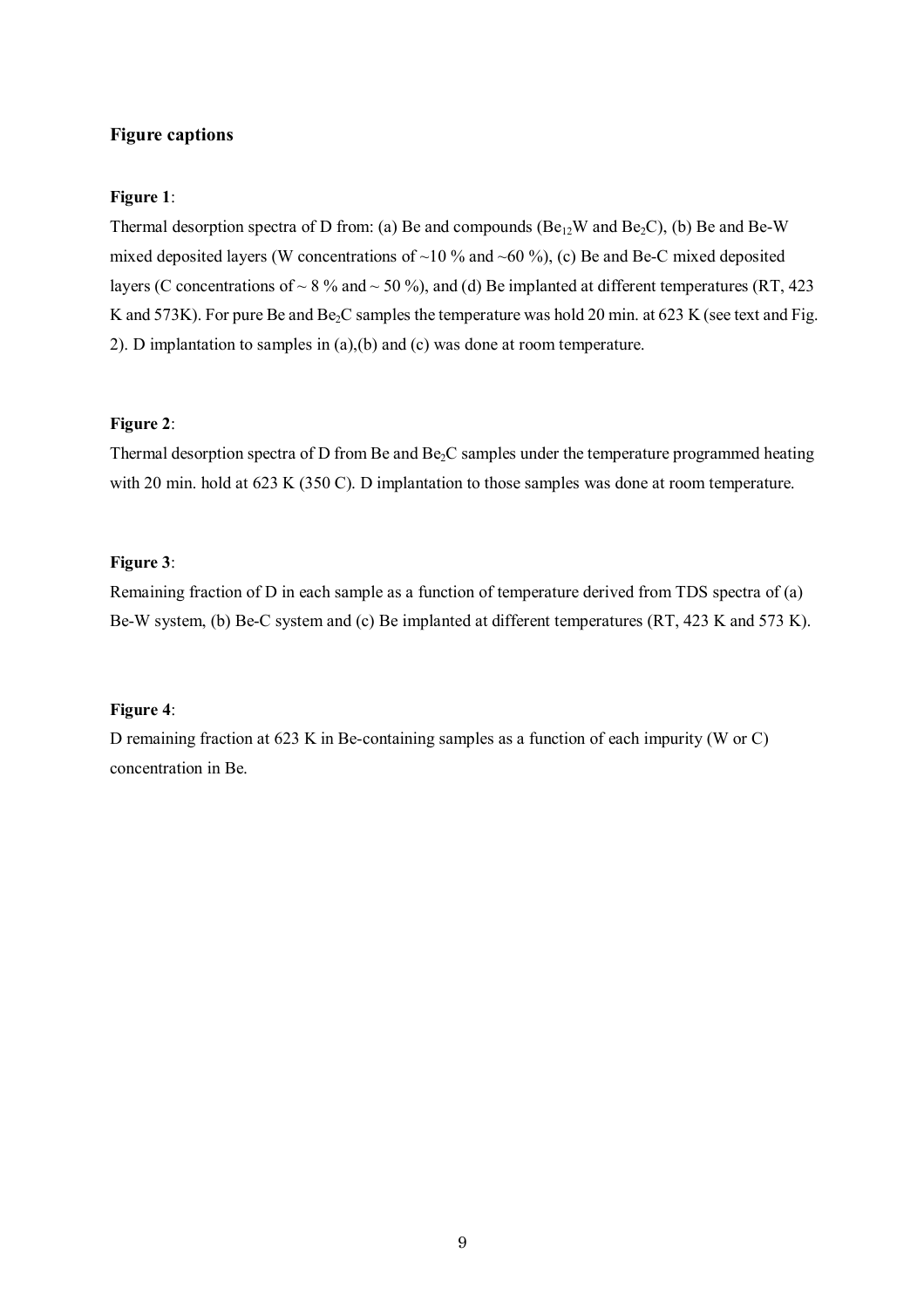

# **Figure 1**:

Thermal desorption spectra of D from: (a) Be and compounds  $(Be_{12}W$  and  $Be_2C$ ), (b) Be and Be-W mixed deposited layers (W concentrations of  $\sim$ 10 % and  $\sim$ 60 %), (c) Be and Be-C mixed deposited layers (C concentrations of  $\sim$  8 % and  $\sim$  50 %), and (d) Be implanted at different temperatures (RT, 423 K and 573K). For pure Be and Be<sub>2</sub>C samples the temperature was hold 20 min. at 623 K (see text and Fig. 2). D implantation to samples in (a),(b) and (c) was done at room temperature.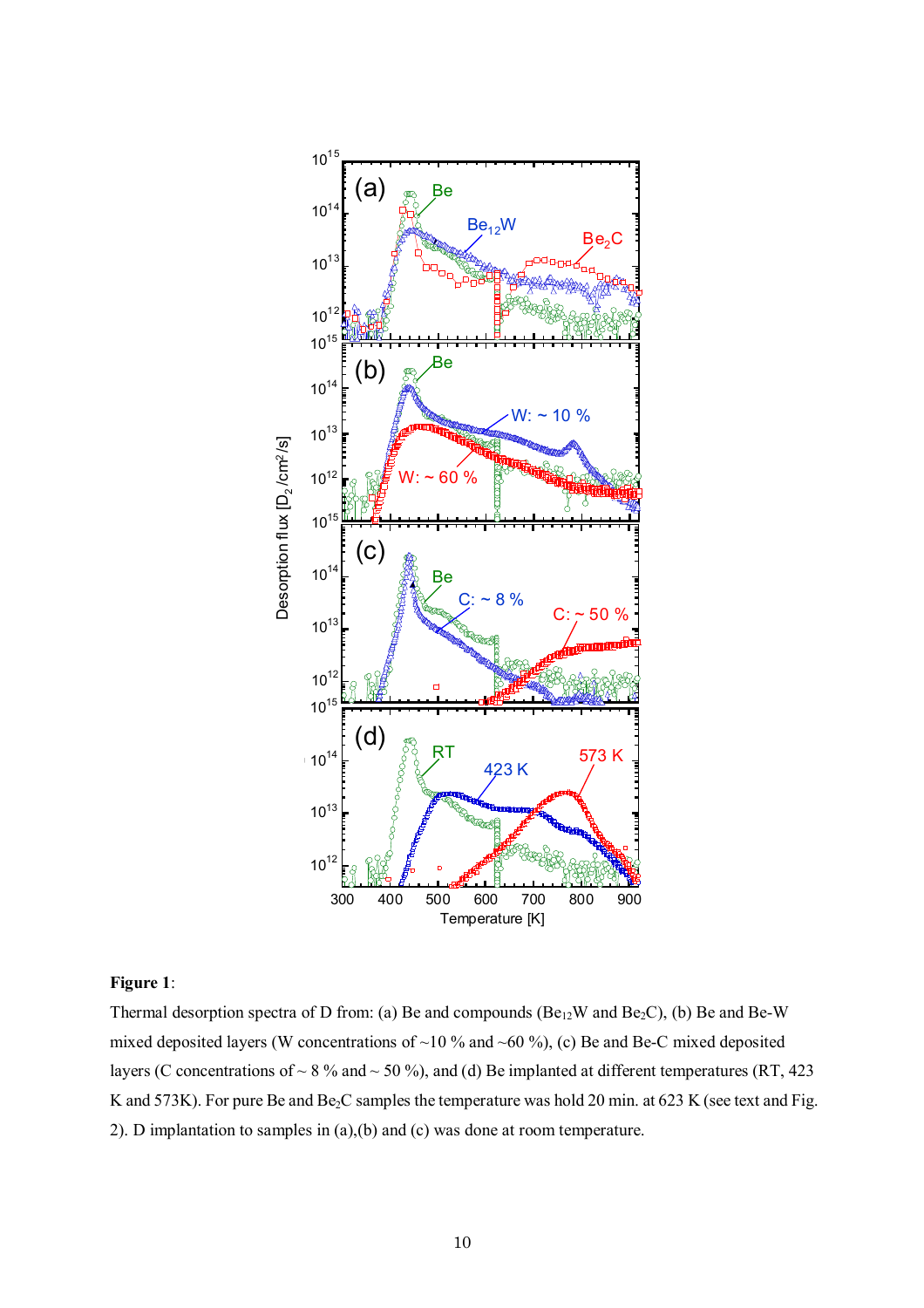

# **Figure 2**:

Thermal desorption spectra of D from Be and Be<sub>2</sub>C samples under the temperature programmed heating with 20 min. hold at 623 K (350 C). D implantation to those samples was done at room temperature.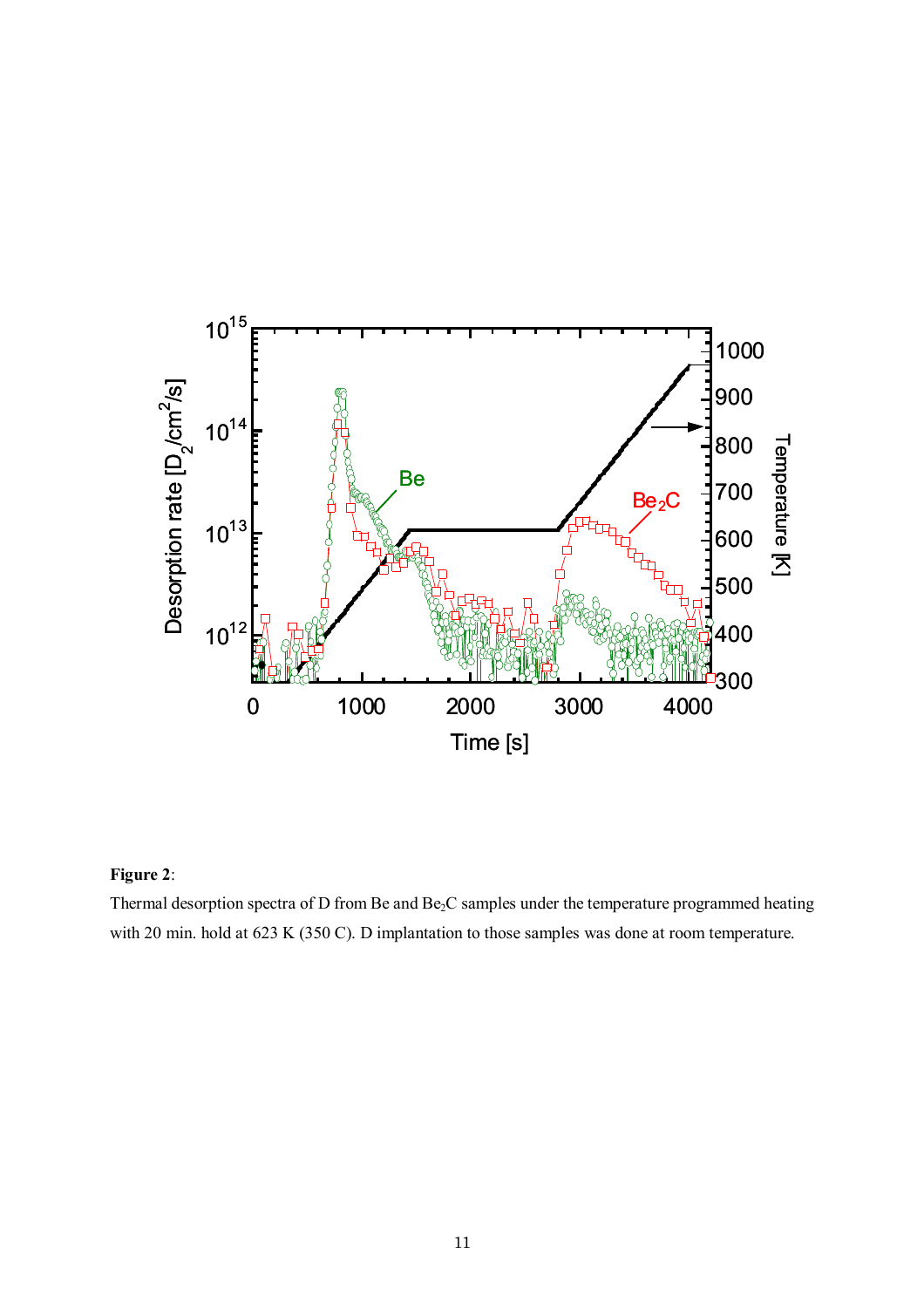

# **Figure 3**:

Remaining fraction of D in each sample as a function of temperature derived from TDS spectra of (a) Be-W system, (b) Be-C system and (c) Be implanted at different temperatures (RT, 423 K and 573 K).